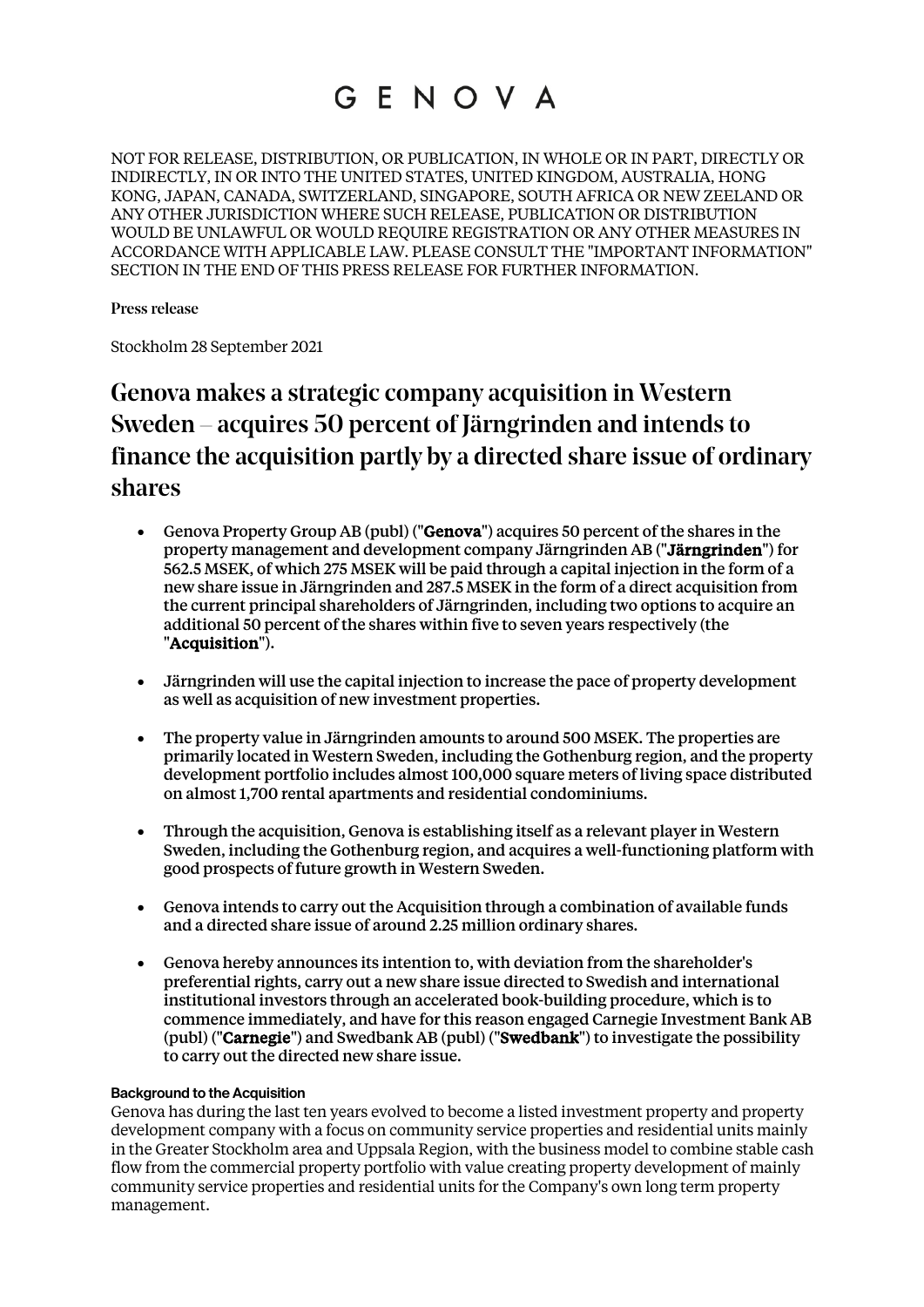As Genova has grown, it has complemented its portfolio with properties on its main markets with investment properties and building rights in other growing cities in Sweden, such as Lund and Borås where Genova in 2016 created a joint venture with Järngrinden in conjunction with the acquisition of the property Gulmåran 7.

Through the Acquisition of 50 percent of Järngrinden, Genova acquires an experienced organisation, with a cash flow generating property portfolio as well as an investment property portfolio in Western Sweden, including the Gothenburg region2, which is very well suited for the Company and contributes to the fulfilment of the operative and financial targets of Genova. In addition, Genova acquires an attractive platform which creates possibilities for future growth and increased presence in Western Sweden.

With Genova's capital injection of 275 MSEK to Järngrinden, in combination with Järngrinden's experienced organisation and knowledge of the market, the opportunity is created to scale up the ambitions and pace of property development. Hereby, the opportunity is created to increase mainly the proportion of rental housing which are developed for the Company's own long term management.

# Michael Moschewitz, CEO at Genova

"*Through the acquisition, Genova makes a strategic establishment in Western Sweden which complement our main markets in the Greater Stockholm area and Uppsala Region. I and Genova's founders know Patrik Ivarson and Järngrinden since a long time and we share common values and future ambitions. The acquisition also creates a platform for growth in western Sweden and opportunities for Järngrinden to increase its growth rate*."

# Patrik Ivarson, CEO at Järngrinden

"*We have had good cooperation with Genova and the people there since many years and it feels both exciting and secure to, together with them, increase the pace and the scale of the business. It is with great energy that I will continue to contribute to the continued development of Järngrinden now when we are entering an expansive phase*."

### **Järngrinden in short**

Järngrinden is an investment property and property development company which focuses on development of both residential condominiums and rental apartments as well as property management. The company works with property development throughout the chain, from the purchase of the land, through the zoning plan process to the construction and, when applicable, the divestment. The company is active in Western Sweden with its seat in Borås. Järngrinden has a total of 14 employees, of which 9 are active in the property development.

The founders of Järngrinden have since the establishment of the company in 1981 conducted business within construction and investment properties. In 2004, the company established a property development business in Western Sweden. In 2013, the construction business was sold to what is now the listed company Wästbygg. In the property development business, Järngrinden is mainly active in Gothenburg, Borås, Kungsbacka, Varberg, Halmstad, Helsingborg and Malmö with surroundings.

Järngrinden has during the years completed approximately 2,000 residential units, of which 1,400 are residential condominiums and 600 are rental apartments. Through the capital injection it is deemed that the number of residential units in current ongoing production may be significantly increased from todays around 400 residential units. The property development portfolio consists of almost 100,000 sqm of living space distributed on almost 1,700 residential units, of which 55 percent are residential condominiums and 45 percent are rental apartments, where a considerable amount already have adopted zoning plans. Estimated investment volume in the property development portfolio is around SEK 3.9 billion with an estimated value of around SEK 4.7 billion when completed.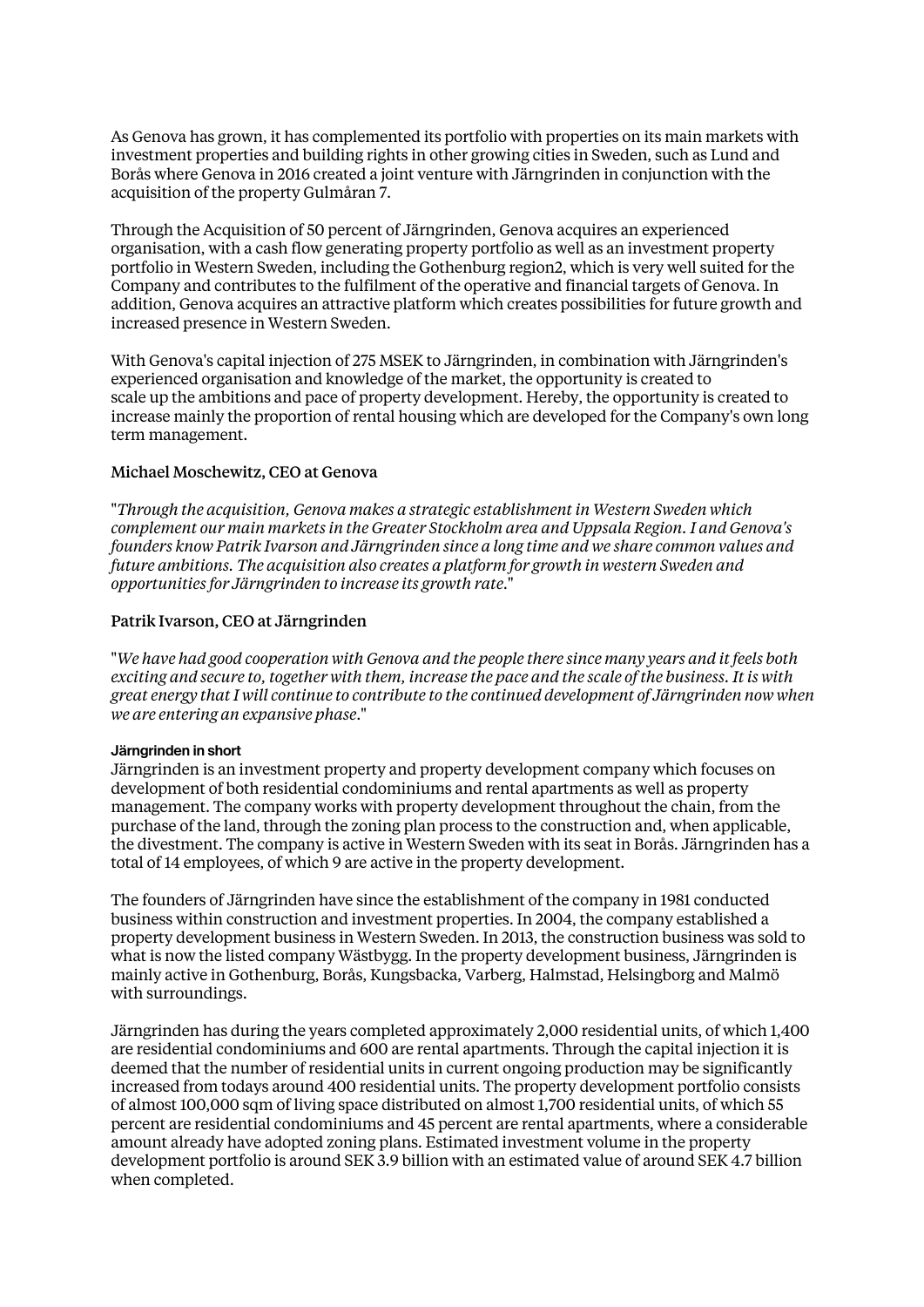The value of Järngrinden's shares in the wholly and partly owned real estate portfolio is around 500 MSEK, of which the biggest portion consists of commercial properties in Borås with accompanying land. The rental value on a yearly basis amounted to 31 MSEK and the operating surplus amounted to 22 MSEK.

The seller's advisor in the transaction has been Catella Corporate Finance.

### **The Acquisition in short**

Genova acquires 50 percent of the shares in Järngrinden for a cash consideration of 562.5 MSEK, of which 275 MSEK derives from new share issues in Järngrinden in a new share issue to Genova and 287.5 MSEK in the form of a direct acquisition from the current principal shareholders of Järngrinden. Closing of the acquisition of the new shares is planned to take place on 28 October 2021 and no material conditions for closing exists.

In addition to acquiring 50 percent of the shares in Järngrinden, Genova receives a call option to acquire an additional 50 percent of the shares in Järngrinden from the seller. The option is divided so that Genova can acquire 50 percent of the seller's shares (*i.e.*, 25 percent of the shares in Järngrinden) during September 2026 and the remaining 50 percent of the seller's shares during September 2028. If Genova does not exercise the first call-option it will have the possibility to acquire 100 percent of the seller's shares (*i.e.*, the remaining 50 percent of the shares in Järngrinden) during September 2028. If Genova does not exercise the call options in accordance with the above, the seller will have the right to, during October 2028, in written form, demand that Genova acquires 50 percent of the seller's shares (*i.e.*, 25 percent of the shares in Järngrinden). If the call and put options above do not result in Genova's acquisition of all shares in Järngrinden, both Genova and the seller have the right to, during September 2031, demand that Genova acquires all the seller's shares in Järngrinden (*i.e.*, a mutual option).

The price for the shares that Genova acquires under the options (regardless who exercise the options), shall be calculated on the same principle as the initial 50 percent and be decided based on a company value calculated based on Järngrinden's consolidated equity for the applicable financial year (2026, 2028 and/or 2031), multiplied by 1.65 but adjusted for the capital injections Genova has done to Järngrinden, which shall be valued at the cash injection actually made (*i.e.,* multiplied by 1.0).

The ownership of Järngrinden will, from the fourth quarter 2021, be presented in the consolidated balance statement of the group as an associated company, entailing that 562.5 MSEK will be presented in the consolidated balance statement. Based on Järngrinden's financial results 12 months from the last day in June 2021, the Acquisition is expected to have a positive effect on Genova's results of around 35 MSEK on a yearly basis notwithstanding of the effects on the result from the capital injection of 275 MSEK to Järngrinden due to the Acquisition.

#### **Carnegie and Swedbank have been assigned to investigate the possibilities to carry out a directed new share issue**

Genova intends to finance the Acquisition partly by a directed share issue of around 2.25 million ordinary shares, and partly by utilising existing funds.

The board of directors in Genova have, based on the authorisation from the annual general meeting held on 7 May 2021, engaged Carnegie and Swedbank to investigate the possibilities to carry out a directed share issue of around 2,25 million ordinary shares through an accelerated book-building process.

The subscription price of the directed new share issue will be decided by the accelerated book building procedure, which will be initiated immediately after the publication of this press release. The new share issue is conditional upon a resolution from the board of directors, which, together with pricing and allocation, is expected to take place before the trading on Nasdaq Stockholm is initiated on 29 September 2021. Genova will publish the results of the directed new share issue when the book building procedure has been carried out, and no later than when trading is initiated on Nasdaq Stockholm on 29 September 2021. The board of directors for Genova can, at any time,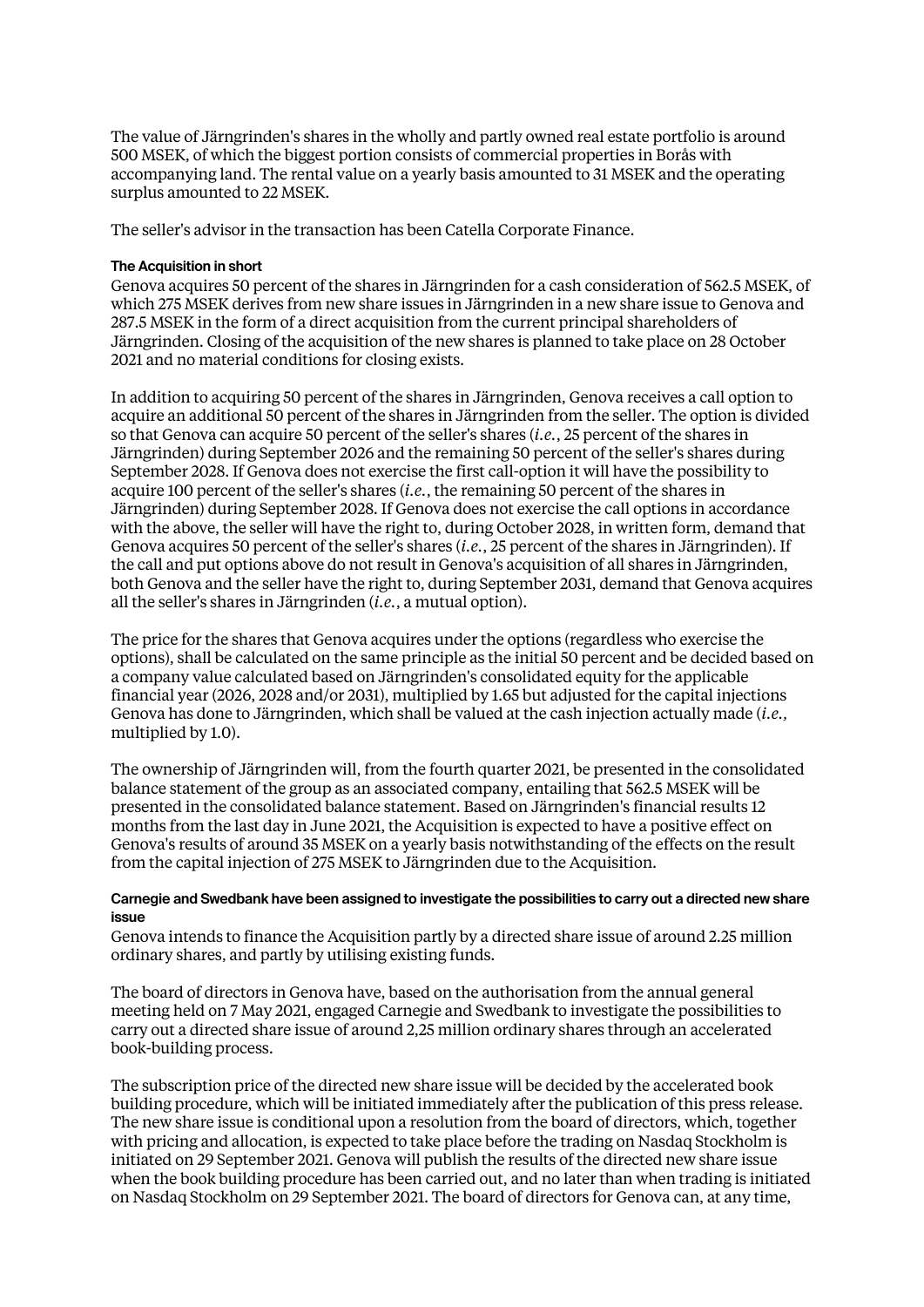end, shorten or extend the book building procedure and refrain from, wholly or partly, carrying out the directed new share issue.

The reasons for deviation from the shareholder's preferential rights by carrying out a directed new share issue is that it is a pre-condition in order to be able to carry out the Acquisition of Järngrinden, that Genova procures necessary capital for part of the-financing of the Acquisition within a short timeframe, which is made possible by the faster and more cost efficient capital raising enabled by a directed new share issue. In addition, the board of directors consider it to be positive that the institutional ownership base is increased, which is also deemed to be positive for the liquidity in the share. The board of directors' overall assessment is thus that the reasons for carrying out the new share issue with deviation from the shareholder's preferential rights overweighs the principal rule that new share issues shall be carried out with preferential rights for existing shareholders and that a new issue with deviation from the shareholder's preferential rights is therefore in the interest of Genova and all its shareholders.

In connection with the directed new share issue, Genova has entered a lock-up agreement with the investment banks which entails that Genova cannot, with a few exceptions, carry out a directed new share issue during a period of 180 calendar days, calculated from 28 September 2021.

#### For further information, please contact:

CEO, Michael Moschewitz, mobile +46 (0)70-713 69 39, michael.moschewitz@genova.se

#### **About Genova**

Genova Property Group AB (publ) is a modern property company with a personal touch that owns, manages and develops properties with focus on Greater Stockholm area and Uppsala Region. On 30 June 2021, the value of the company's property portfolio amounted to approximately SEK 7.1 billion with a lettable area of approximately 243,000 sqm and the company held 6,782 building rights for residential units. Genova's ordinary shares have been listed on Nasdaq Stockholm since June 2020.

This information is such information that Genova Property Group AB (publ) is obligated to make public pursuant to the EU Market Abuse Regulation. The information was submitted for publication, through the agency of the contact persons set out above, on 28 September 2021 at 17.40 CEST.

Genova – Smålandsgatan 12 – SE-111 46 Stockholm – www.genova.se

#### **Important information**

The release, announcement or distribution of this press release may, in certain jurisdictions, be subject to restrictions and the recipients of this press release in jurisdictions where this press release has been published or distributed shall inform themselves of and follow such legal restrictions. The recipient of this press release is responsible for using this press release, and the information contained herein, in accordance with applicable rules in each jurisdiction. This press release does not constitute an offer, or a solicitation of any offer, to buy or subscribe for any securities in Genova in any jurisdiction, neither from Genova nor from someone else.

This press release does not identify or suggest, or purport to identify or suggest, the risks (direct or indirect) that may be associated with an investment in the Company's shares. Any investment decision to acquire or subscribe for shares in connection with the directed issue must be made on the basis of all publicly available information relating to the Company and the Company's shares. Such information has not been independently verified by Genova. The information in this press release only aims to provide background information and does not claim to be full or complete. No information, regardless of purpose, should be attached to the information in this press release or its accuracy or completeness.

This press release does not constitute a recommendation for any investors' decisions regarding the Directed Issue. Each investor or potential investor should conduct a self-examination, analysis and evaluation of the business and information described in this press release and publicly available information. The price and value of the securities can decrease as well as increase. Achieved results do not provide guidance for future results.

This press release does not constitute or form part of an offer or solicitation to purchase or subscribe for securities in the United States. The securities referred to herein may not be sold in the United States absent registration or an exemption from registration under the US Securities Act of 1933, as amended (the "Securities Act"), and may not be offered or sold within the United States absent registration or an applicable exemption from, or in a transaction not subject to, the registration requirements of the Securities Act. There is no intention to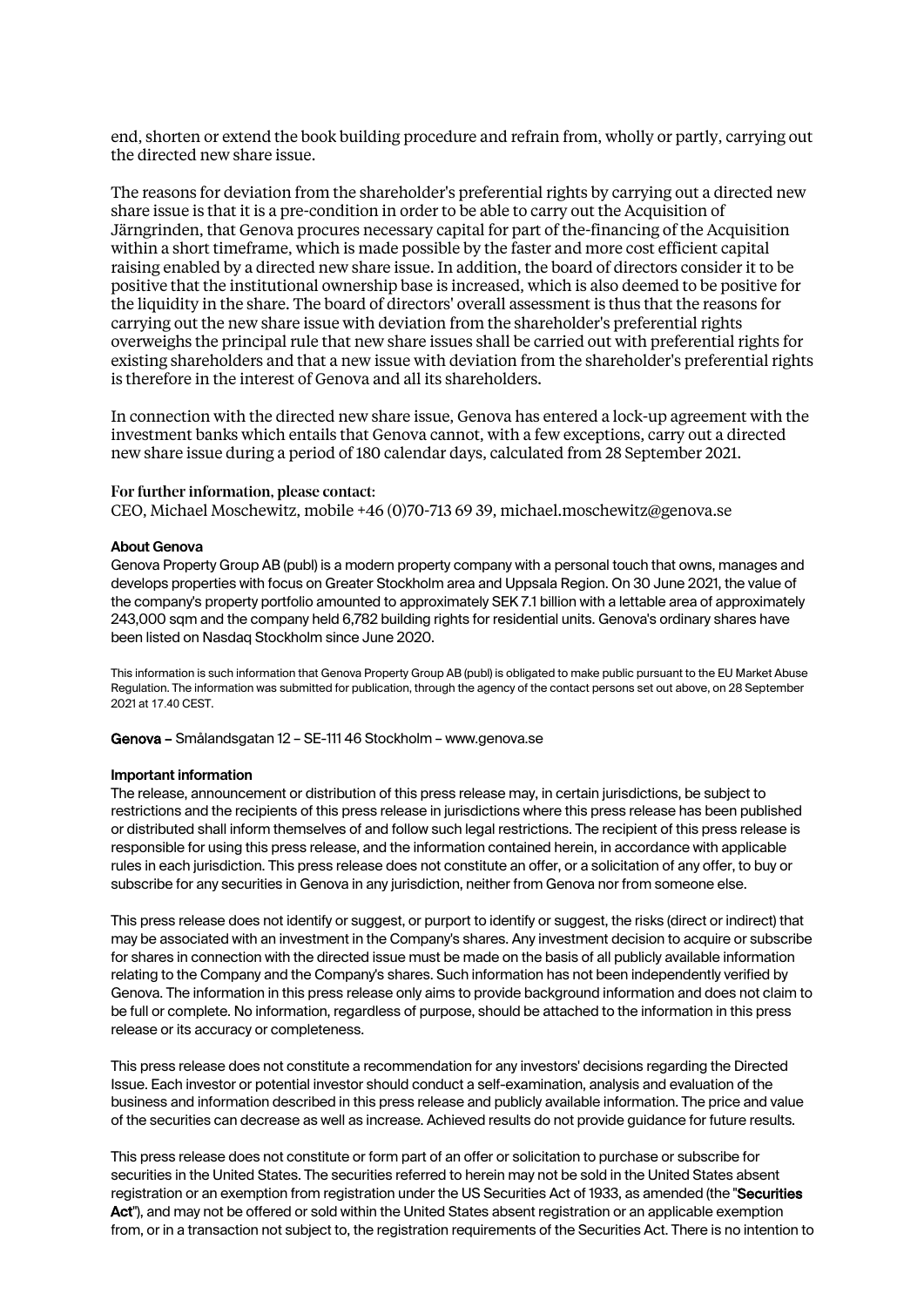register any securities referred to herein in the United States or to make a public offering of the securities in the United States. The information in this press release may not be announced, published, copied, reproduced or distributed, directly or indirectly, in whole or in part, within or into the Australia, Canada, Japan, Hong Kong, New Zealand, Singapore, United Kingdom, South Africa, Switzerland, the United States or in any other jurisdiction where such announcement, publication or distribution of the information would not comply with applicable laws and regulations or where such actions are subject to legal restrictions or would require additional registration or other measures than what is required under Swedish law. Actions taken in violation of this instruction may constitute a crime against applicable securities laws and regulations.

This press release is not a prospectus for the purposes of Regulation (EU) 2017/1129 (the "Prospectus Regulation") and has not been approved by any regulatory authority in any jurisdiction. Genova has not approved any offer to the public of shares or other securities in any of the EEA countries and no prospectus has been or will be prepared in connection with the Directed Issue. In all EEA Member States, this notice is addressed and is addressed only to qualified investors in that Member State within the meaning of the Prospectus Regulation.

#### **Forward looking statements**

This press release contains forward-looking statements that reflect the Company's intentions, beliefs, or current expectations about and targets for the Company's and the Group's future results of operations, including Genova's current beliefs or expectations about future events and financial and operational achievements, including statements about guidance, planning, prospects and strategies. Words like "intend", "estimate", "expect", "can" and similar expressions about indications or predictions about future development or trends which are not based on historical facts constitutes forward-looking information. Even if Genova believes that these statements are based on reasonable assumptions and expectations, it cannot give any warranties for that any such forward looking statements will be materialised. Since these forward looking statements involve both known and unknowns risks and uncertainties, the actual outcome can be essentially different compared to the forward-looking information. Such risks and uncertainties include but are not limited to the following: that the Acquisition contributes to the achievements of Genova's operational and financial targets. Estimated total investment volume in Järngrinden's property development portfolio as well as estimated value after the completion of the development portfolio. Based on Järngrinden's financial results 12 months from the last day in June 2021, the Acquisition is expected to have a positive influence on Genova's results of around 35 MSEK on a yearly basis, notwithstanding of the effects on the result entailed by the capital injection of 275 MSEK to Järngrinden due to the Acquisition. Forward looking statements in this press release only apply at the time for the press release and may be changed without notice. Genova does not undertake any obligation to publicly update or revise any forward looking statement as a result of new information, future events or anything else, if it is not required by applicate law or rules at the stock exchange.

In the United Kingdom this press release, including any other information regarding the securities as mentioned here, is distributed and directed only, and an investment or investment activity attributable to this document are only available to an will be used by "qualified investors" which (i) have professional investment experience falling within the at any time applicable Article 19(5) of the Financial Services and Markets Act 2000 (Financial Promotion) Order 2005 (the "Order"), or (ii) are high net worth entities or other persons to which it can legally be undertaken with encompassed by Article 49(2)(a) to (d) of the Order (all such persons under (a) and (b) above are jointly referred to as "Relevant Persons"). The Securities are only available to, and every invitation, offer or agreement to subscribe, buy or otherwise acquire such securities will only include Relevant Persons. Those who are not Relevant Persons shall not act on, or rely on, these documents or their content.

#### **Information to distributors**

Solely for the purposes of the product governance requirements contained within: (a) EU Directive 2014 /65/EU on markets in financial instruments, as amended ("MiFID II"); (b) Articles 9 and 10 of Commission Delegated Directive (EU) 2017/593 supplementing MiFID II; and (c) local implementing measures (together, the "MIFID II Product Governance Requirements"), and disclaiming all and any liability, whether arising in tort, contract or otherwise, which any "manufacturer" (for the purposes of the MiFID II Product Governance Requirements) may otherwise have with respect thereto, the shares in Genova have been subject to a product approval process, which has determined that such shares are: (i) compatible with an end target market of retail investors and investors who meet the criteria of professional clients and eligible counterparties, each as defined in MiFID II; and (ii) eligible for distribution through all distribution channels as are permitted by MiFID II (the "EU Target Market Assessment"). Notwithstanding the Target Market Assessment, Distributors should note that: the price of the shares in Genova may decline and investors could lose all or part of their investment; the shares in Genova offer no guaranteed income and no capital protection; and an investment in the shares in Genova is compatible only with investors who do not need a guaranteed income or capital protection, who (either alone or in conjunction with an appropriate financial or other adviser) are capable of evaluating the merits and risks of such